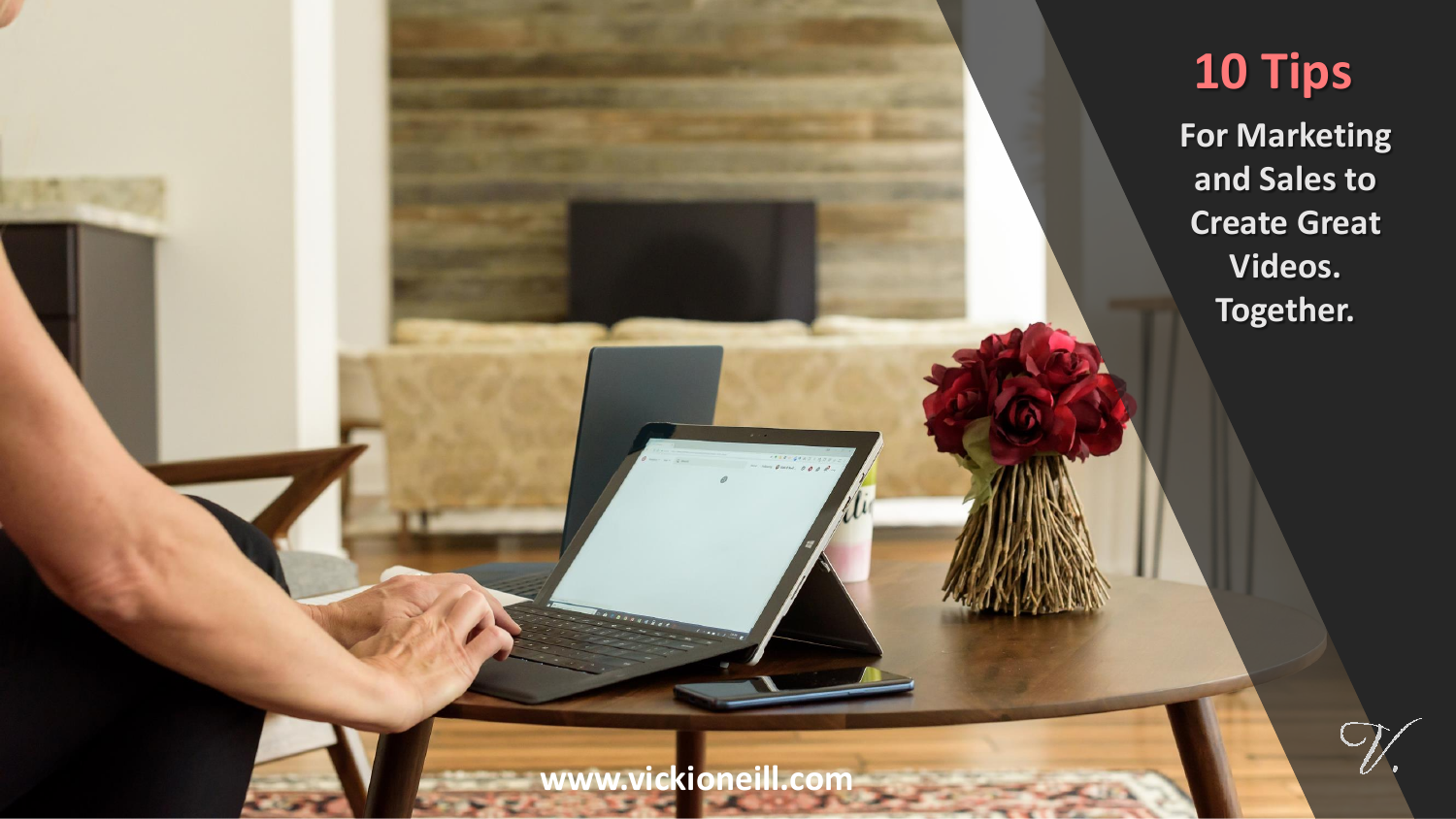### Focus on the Purpose

- 1. Before diving into creating videos:
	- List your marketing and sales goals
	- Why video will be an integral part to the success of the goal
	- Audience serving
	- Type of video (how to, educational, company, sales person Q&A, advertising product, etc.)
	- CTA for video
	- Who will be involved in the video
	- Casual video (handheld) or professional

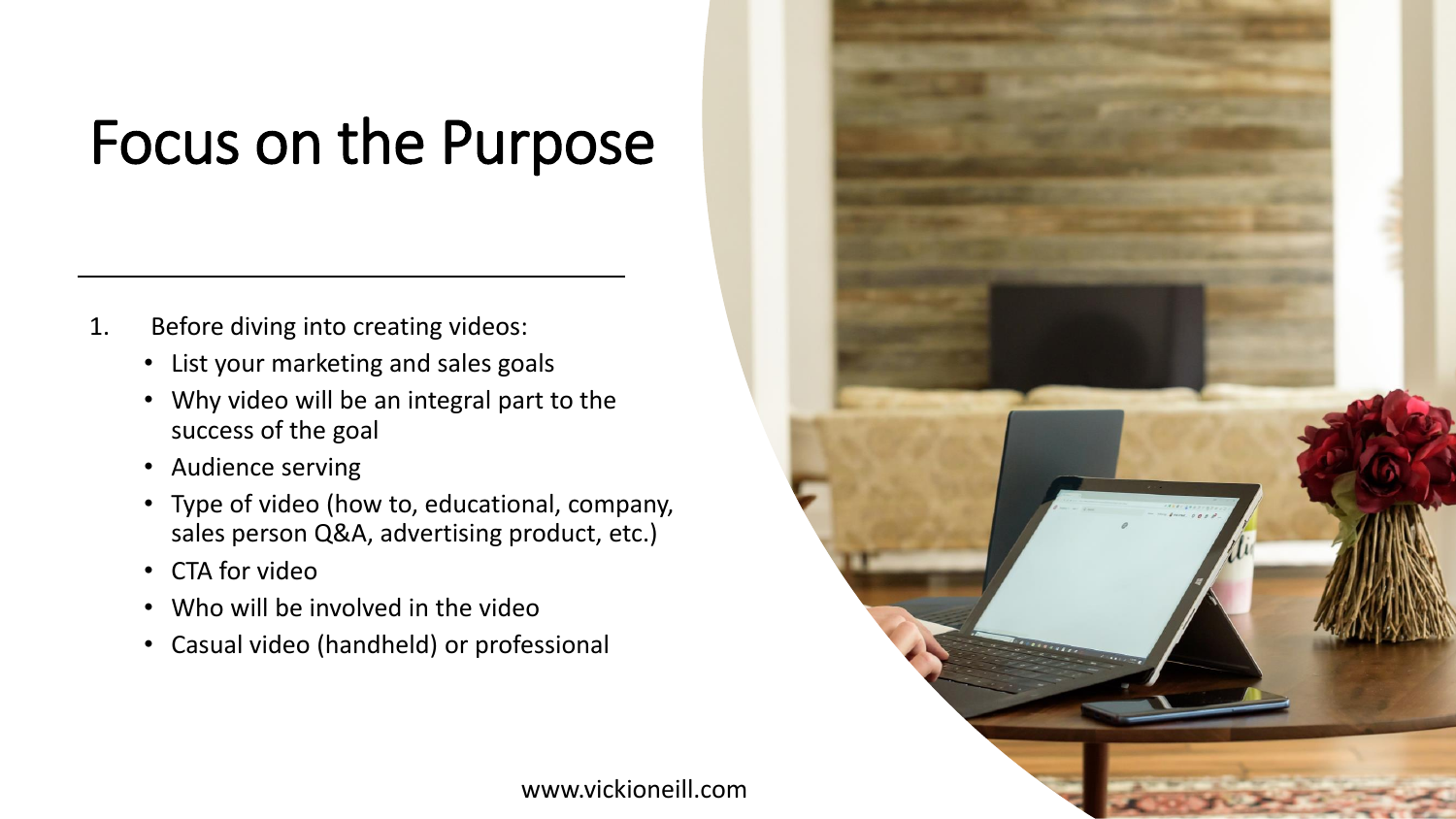### Title Creativity

- 2. Pique their interest
	- Come up with a fun or creative eye-catching title
	- People are more likely to click on titles that grab their attention
	- Know your audience and use titles that speak to them or answers a question they are asking (like you're reading their mind!)
	- Even if you're planning a LIVE stream, the title will entice your audience to plan on joining you when you go LIVE

Marketing and Sales are creative beings – brainstorm title ideas and vote on the best ones!



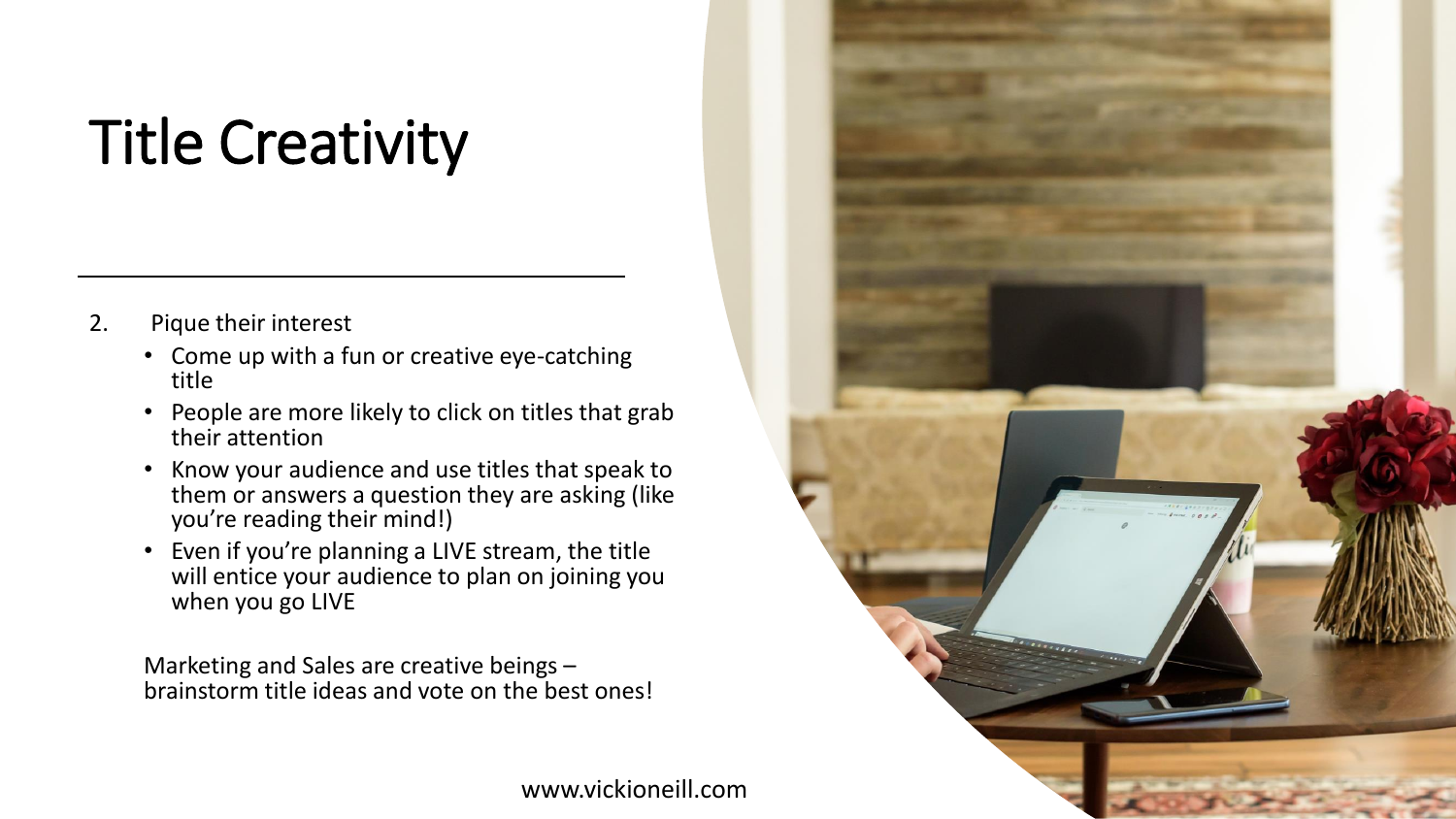#### SEO

- 3. Google loves video content
	- Companies that use video report video drives 157% increase in organic traffic from search engines
	- Consider title and tags before posting on YouTube or your website
	- Support the video with a page (blog post perhaps) of bulleted content from the video
		- 59% of executives agree that if they are presented with text and video options, they are more likely to watch video (WordStream, 2017)
	- Create landing pages for individual sales people as well
		- They include link in their video
		- Drives traffic to the company website
		- Work together on page copy

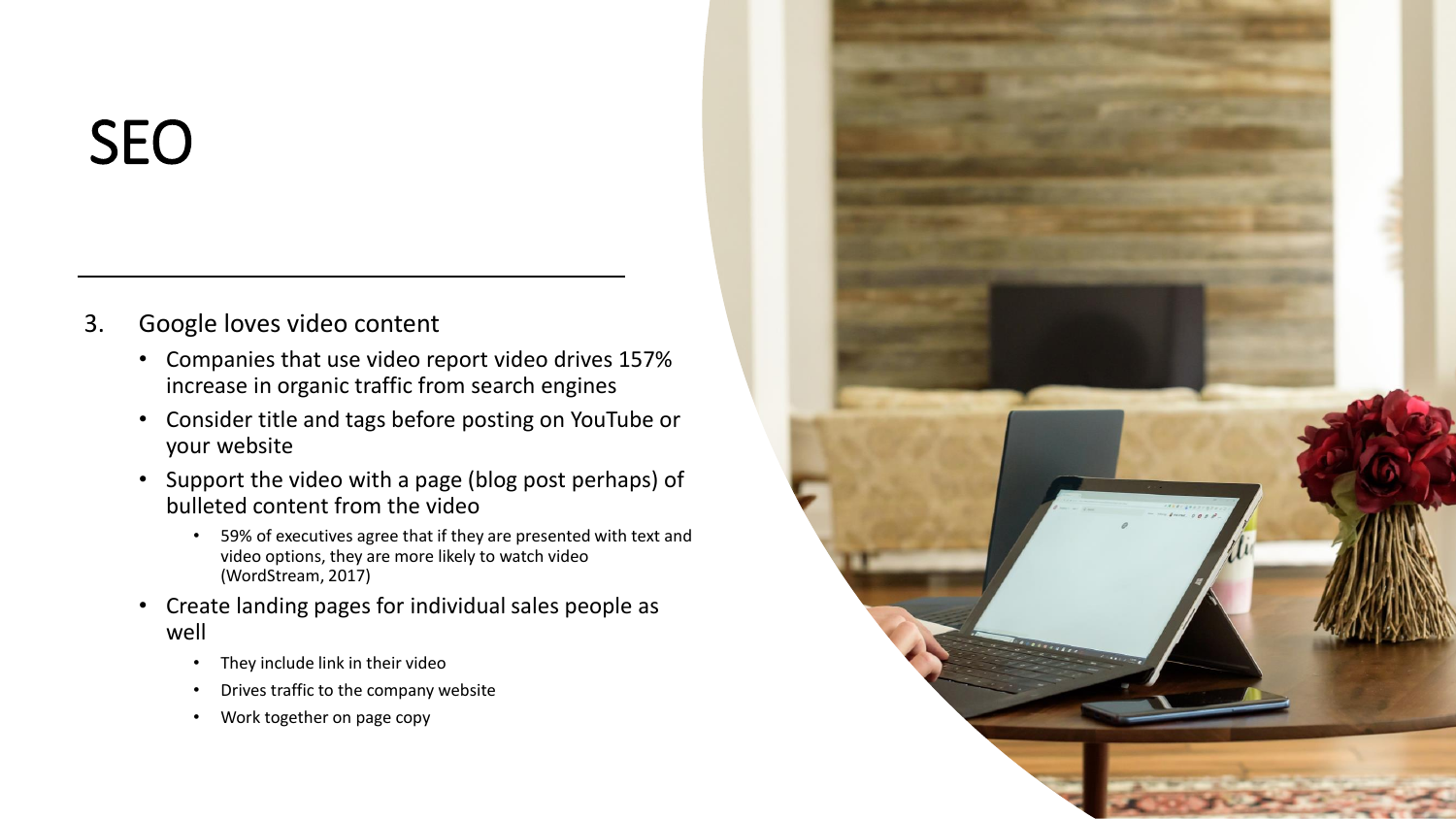#### Include Your URL

- 4. Kind of a 'no brainer'
	- So this is just a reminder to include it in your video or on an image at the end of your video
	- If shared, your video viewers will need to know where they can find you
	- Reinforces branding

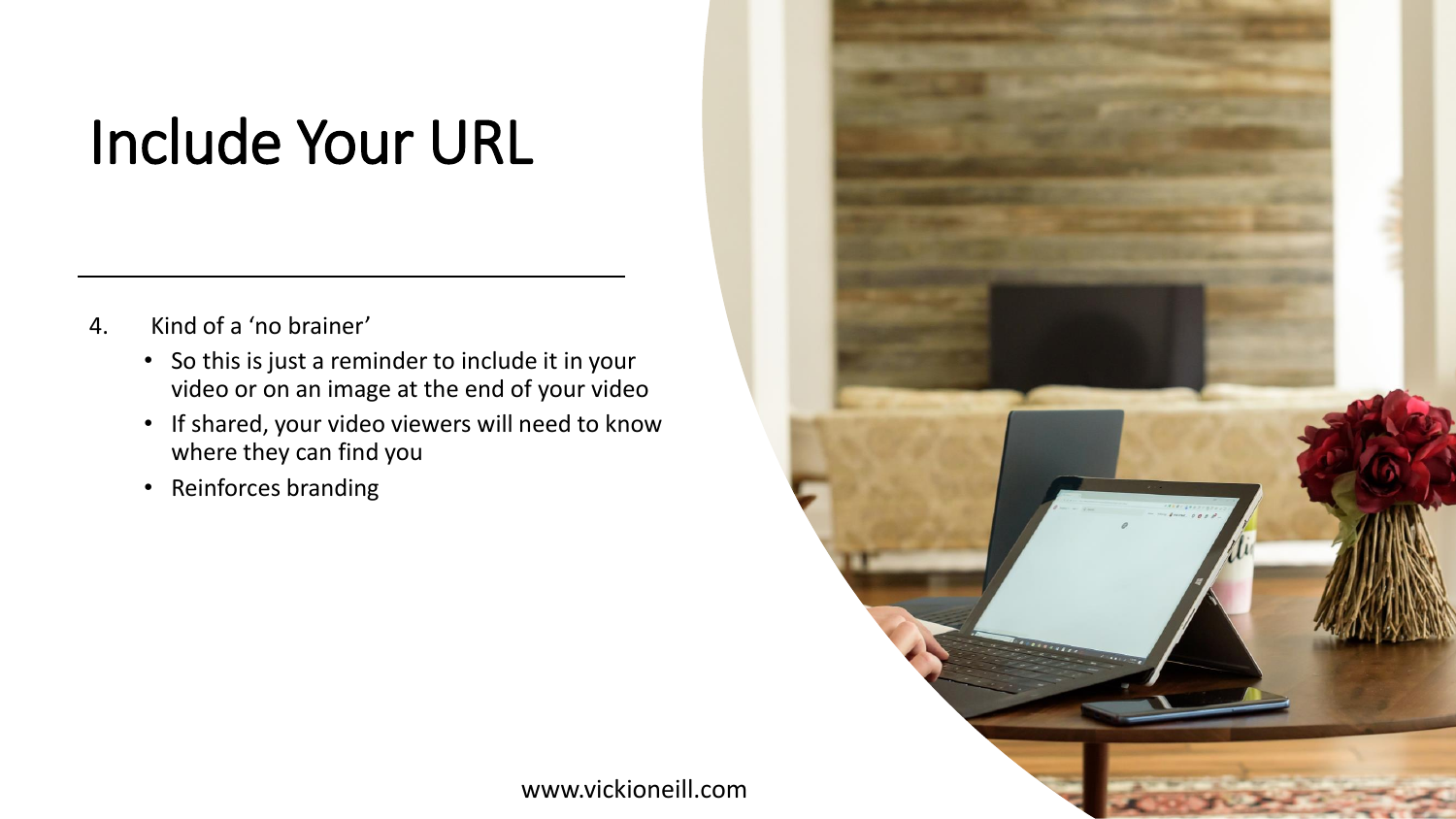## Edutain

- 5. If you're goal is to educate, why not incorporate some fun?!
	- Bring out your personality
	- If you're a storyteller and the topic makes sense to do so, tell a story in a fun and entertaining way
	- Supports your personal brand
	- Increases engagement and taking action
	- Ask audience thought provoking questions to pique their interest
	- What does the audience want to know? Marketing knows the data – Sales knows from conversations. Marry the two!

Viewers retain 95% of a message when they watch it in a video vs. 10% if read it in text. (WordStream, 2017)

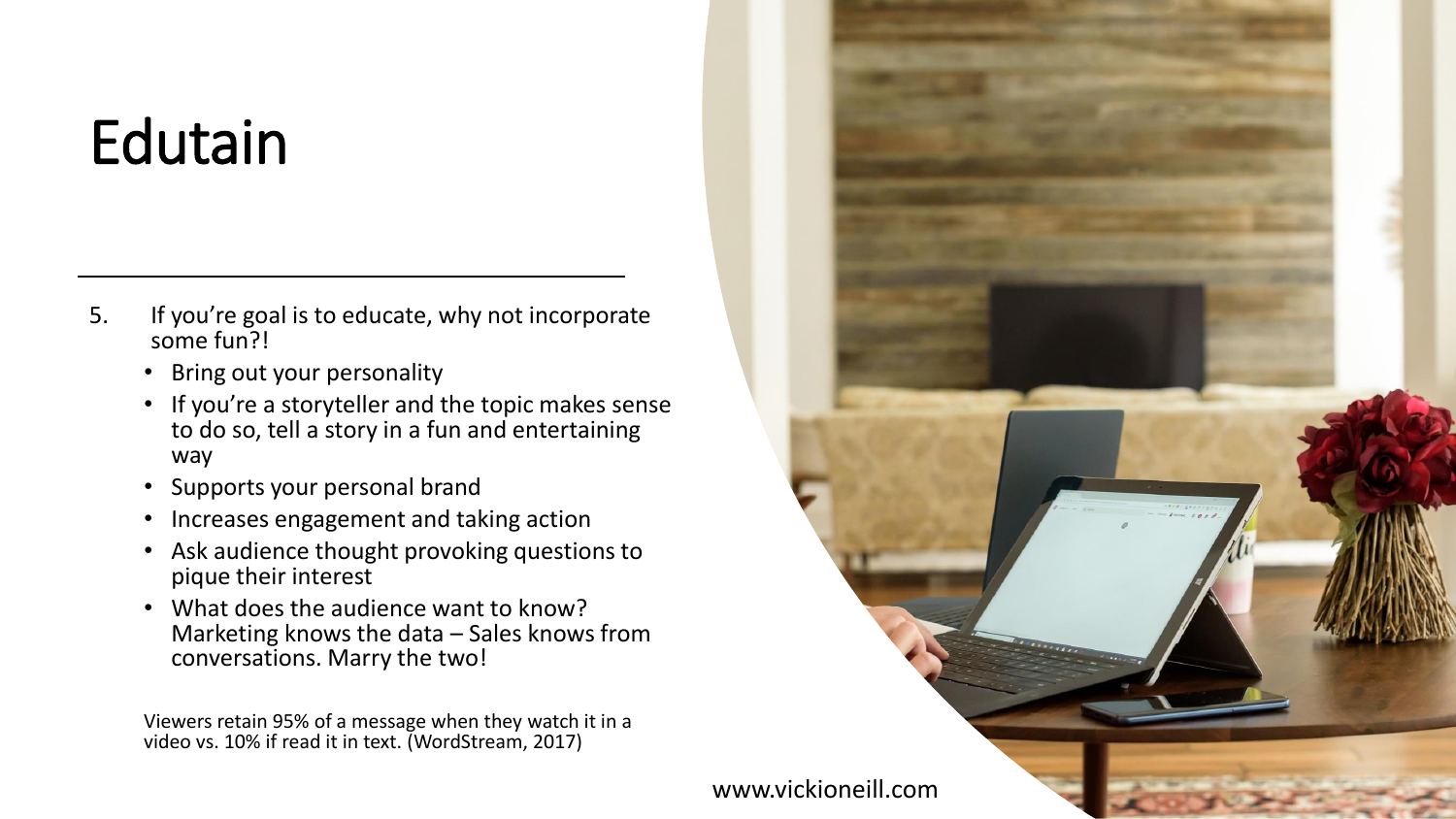# Branding

- 6. Personal Branding is key for sales people
	- Marketing has the experience with branding the company
	- Rely on their expertise to help you with your personal brand
	- Extends reach for the sales person and company
	- Helps marketing expand on their efforts

64% of consumers make a purchase after watching a branded social videos (tubularinsights)

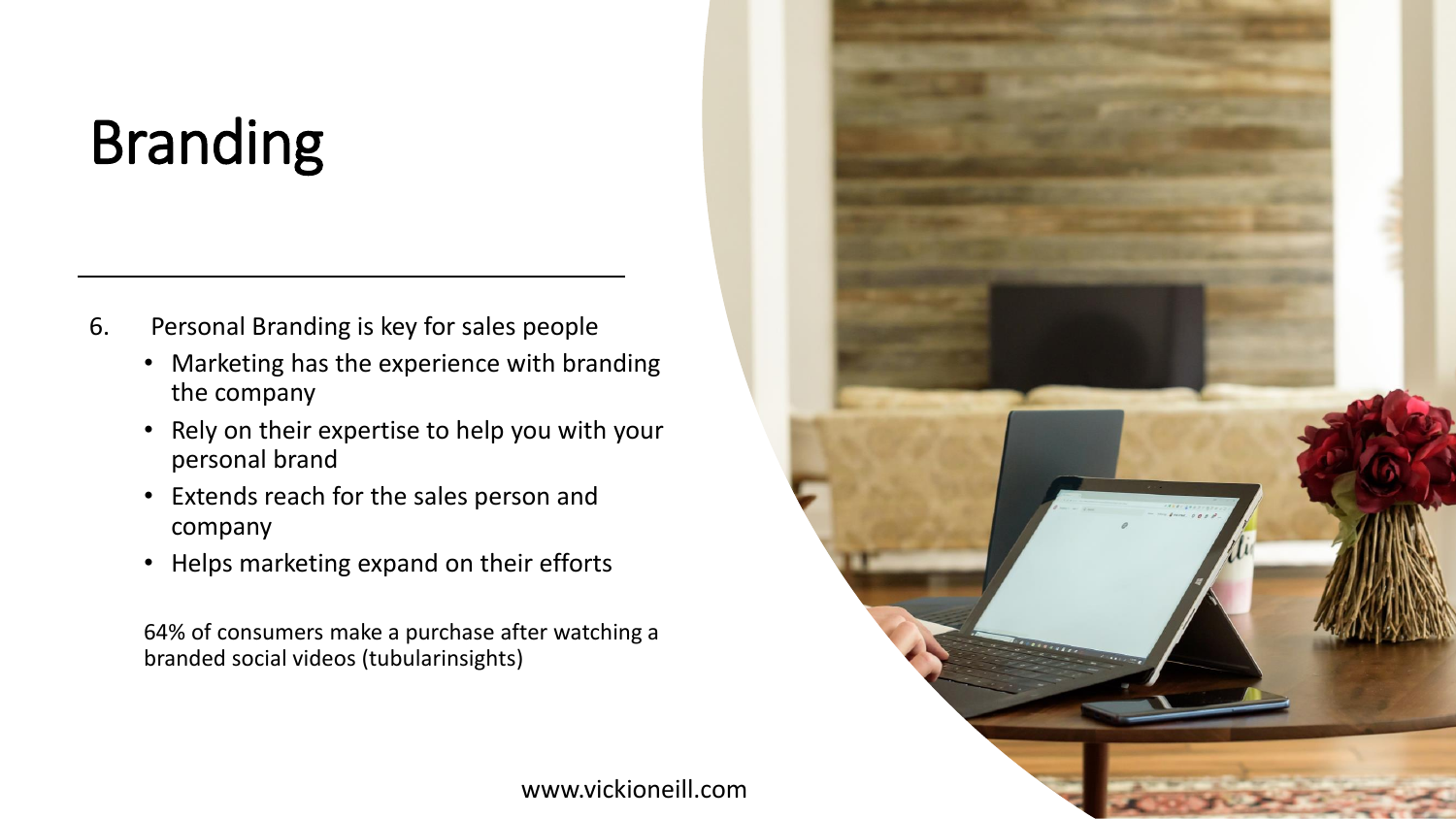## Mix It Up

- 7. Different types of videos
	- Purpose driven solving a problem
	- Explainer educate, how to
	- Video blog 'vlogs'
	- Product demos
	- Personal/brand introductions
	- Company videos why we're different/why choose us
	- Live streams
	- Posts on social media
	- Advertising
	- Team collaboration will generate the best content to support the purpose.

Create an arsenal of different videos to embed on your website, publish on YouTube and post on social media

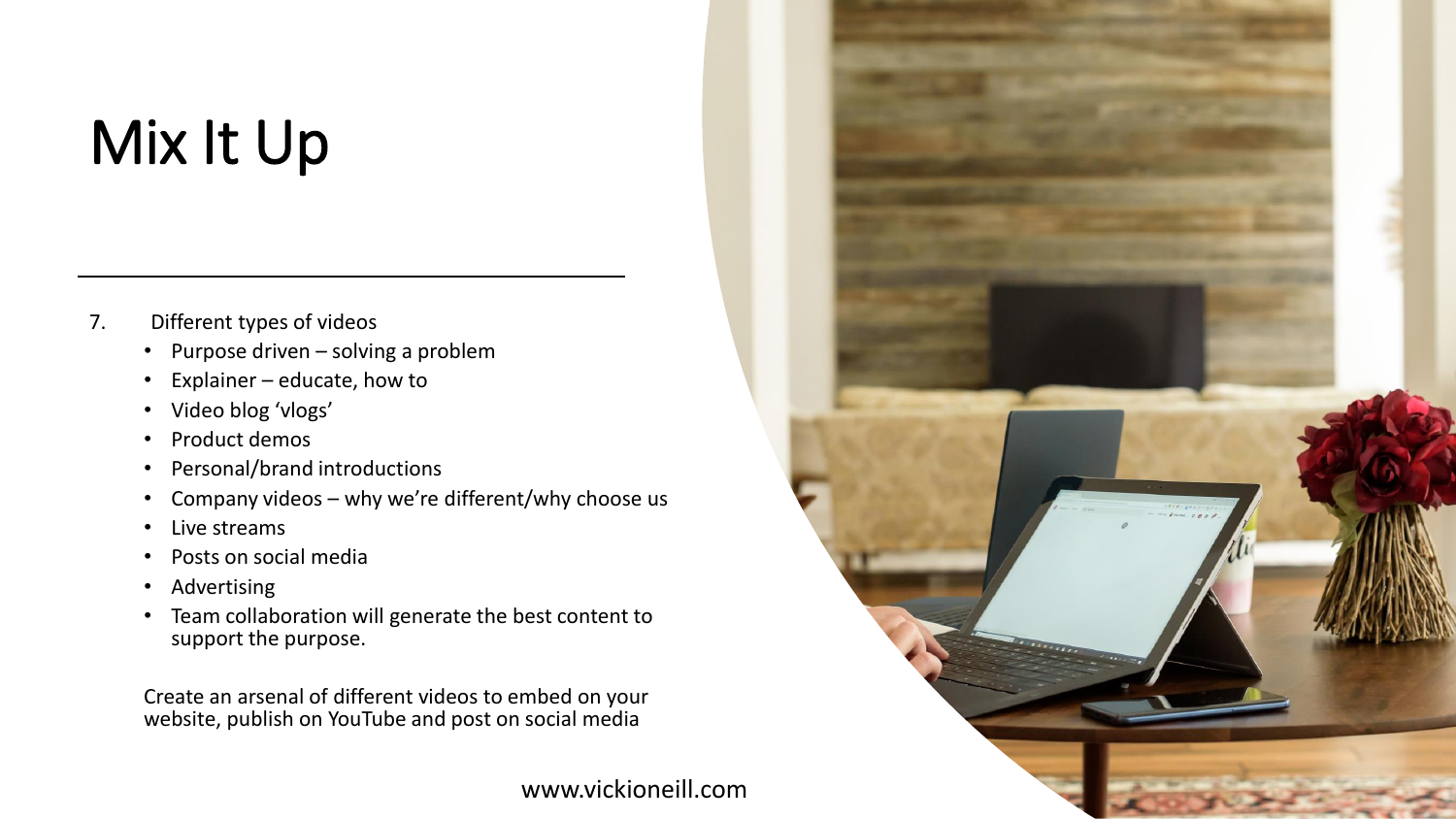### Progress > Perfection

- 8. Videos are more engaging and get higher views if they are more authentic
	- Keep it professional
	- Don't let perfection keep you from creating and publishing the video
	- Keep production quality top of mind
	- If you're on the 30<sup>th</sup> take, it's time to move on
	- Marketing and sales people typically have different strengths – collaborate to make the most compelling, creative, action worthy videos

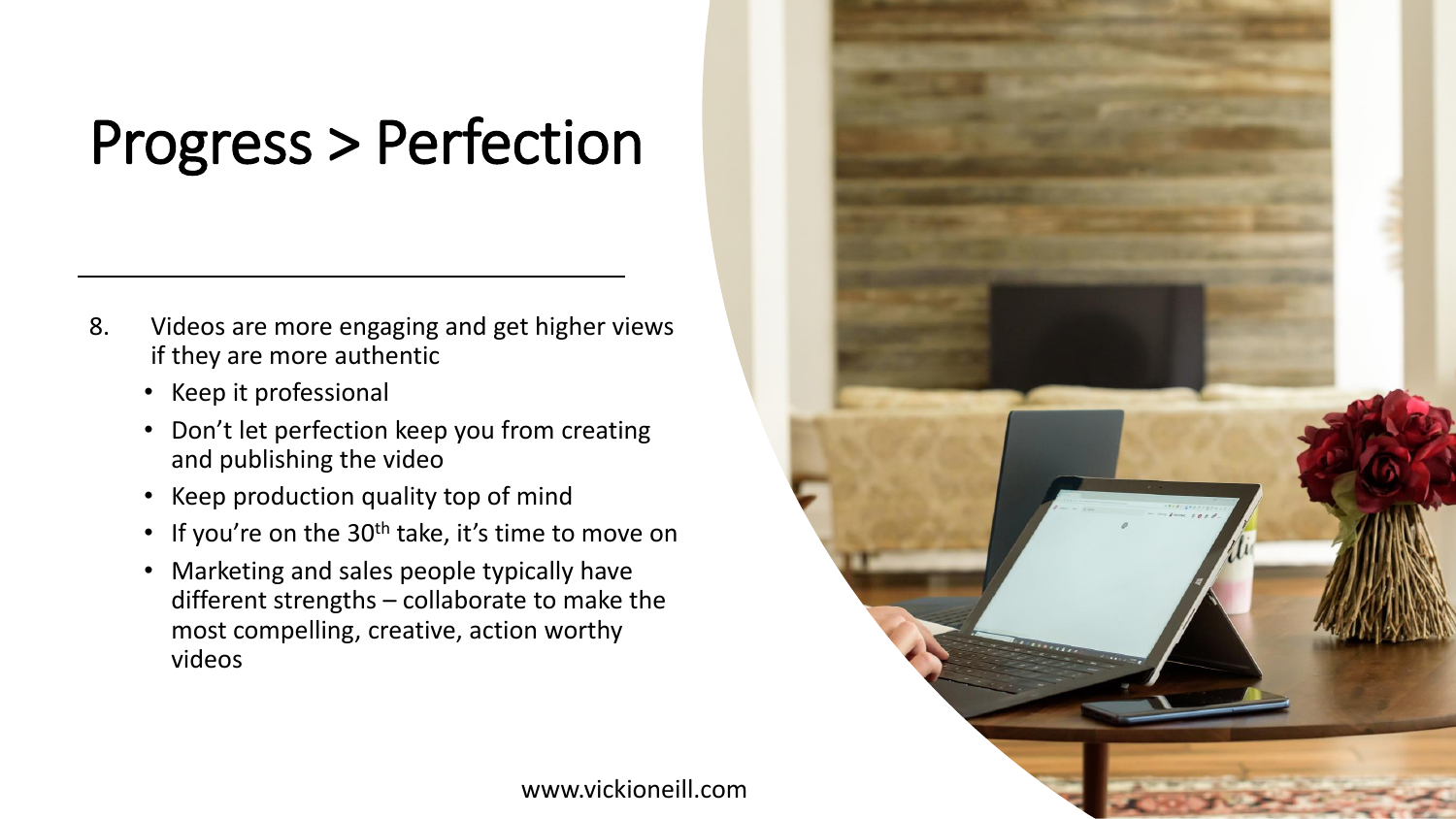# Story Telling

- 9. Don't tell, show
	- If it makes sense given your video purpose
	- Outline the key focal points you want to make
	- Entertaining, educational or both?
	- Create compelling copy that engages
	- Keep it short
	- Your Marketing team may already be doing this with other formats – Sales people do this daily. Leverage the strengths!

According to Wyzowl, 50% of consumers the right length of an explainer video is 1 minute.

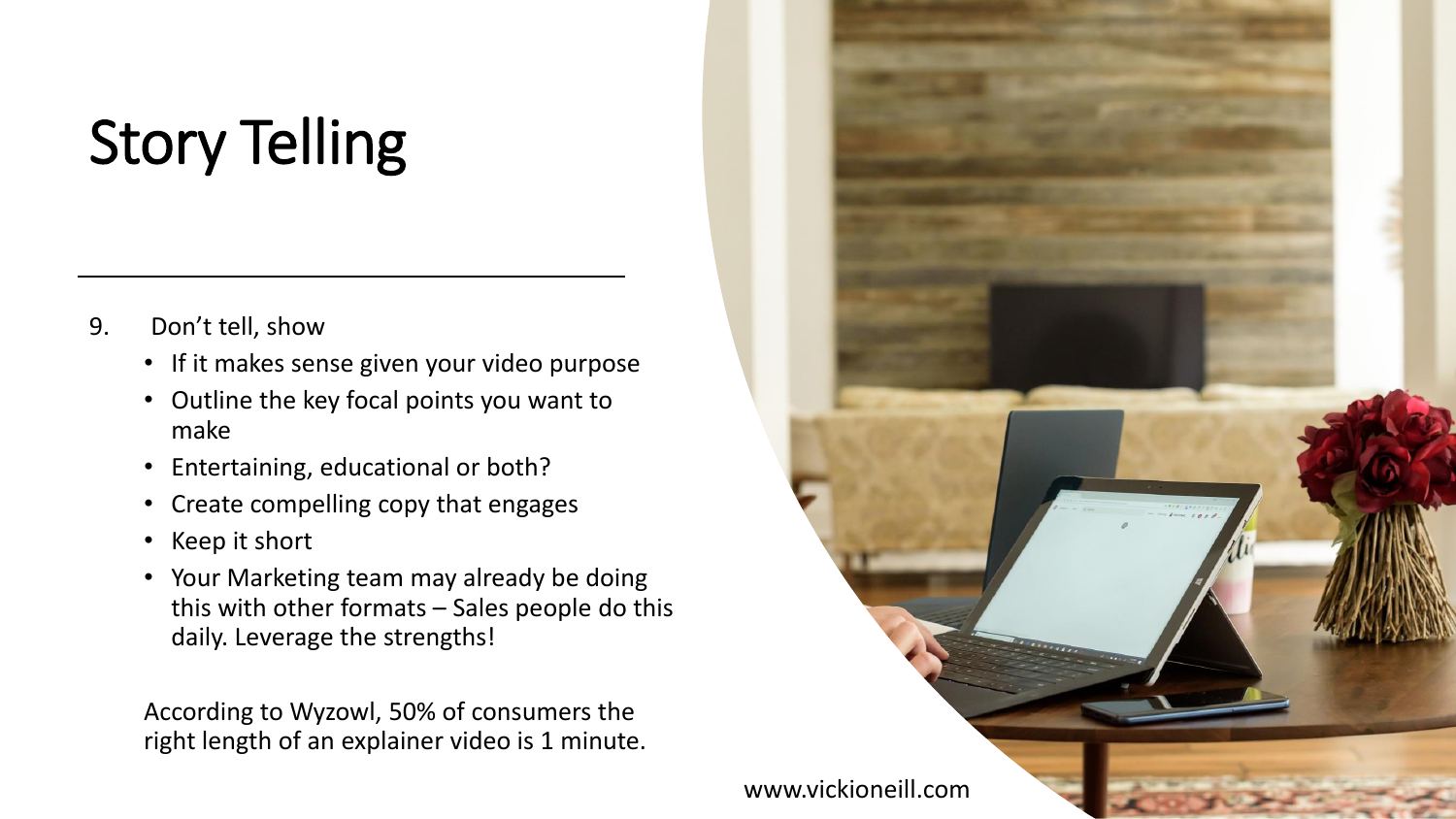#### Include CTA

- 10. What action do you want your viewers to take?
	- Click on a link to register
		- Webinar
		- Save your spot at an event
		- Book pre-orders
	- Increase email subscribers
	- Leave a message on a vlog/blog post
	- Join a Facebook Group
	- Participate in an Instagram challenge
	- Connect on LinkedIn
	- Continue buying cycle
		- Click to learn more
		- Click to buy

Video marketing gets 66% more qualified leads per year (Aberdeen, 2017)